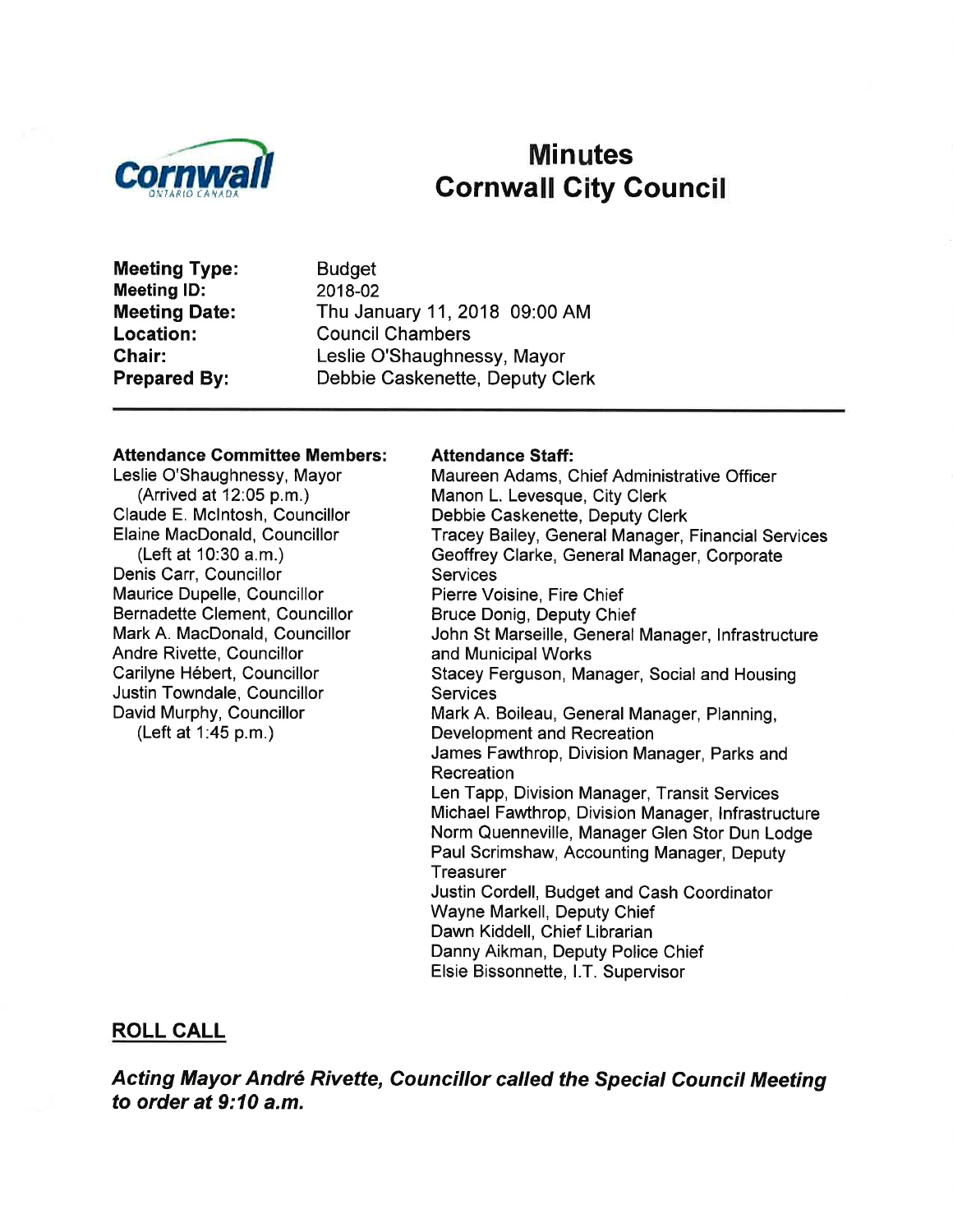Maureen Adams, CAO, and Manon L. Levesque, City Clerk, provided an overview of the format and procedure for the budget proceedings.

Motion to move future budget meetings to a Budget Steering Committee format comprised of all members of Council.

Moved By: Elaine MacDonald, Councillor Seconded By: Justin Towndale, Councillor

Motion Carried

## ADDITIONS, DELETIONS OR AMENDMENTS

There were no additions, deletions or amendments

# ADOPTION OF AGENDA

Motion to adopt the Agenda as presented

Moved By: Claude E. Mclntosh, Councillor Seconded By: Elaine MacDonald, Councillor

Motion Carried

## DISCLOSURE OF INTEREST

There were no disclosures of interest declared.

# COMMITTEE OF THE WHOLE

Motion to go into Committee of the Whole.

Moved By: David Murphy, Councillor Seconded By: Justin Towndale, Councillor

# COMMUNICATIONS / REPORTS

1 2018 Budget Document to Council Click for detail --> ß

Motion Carried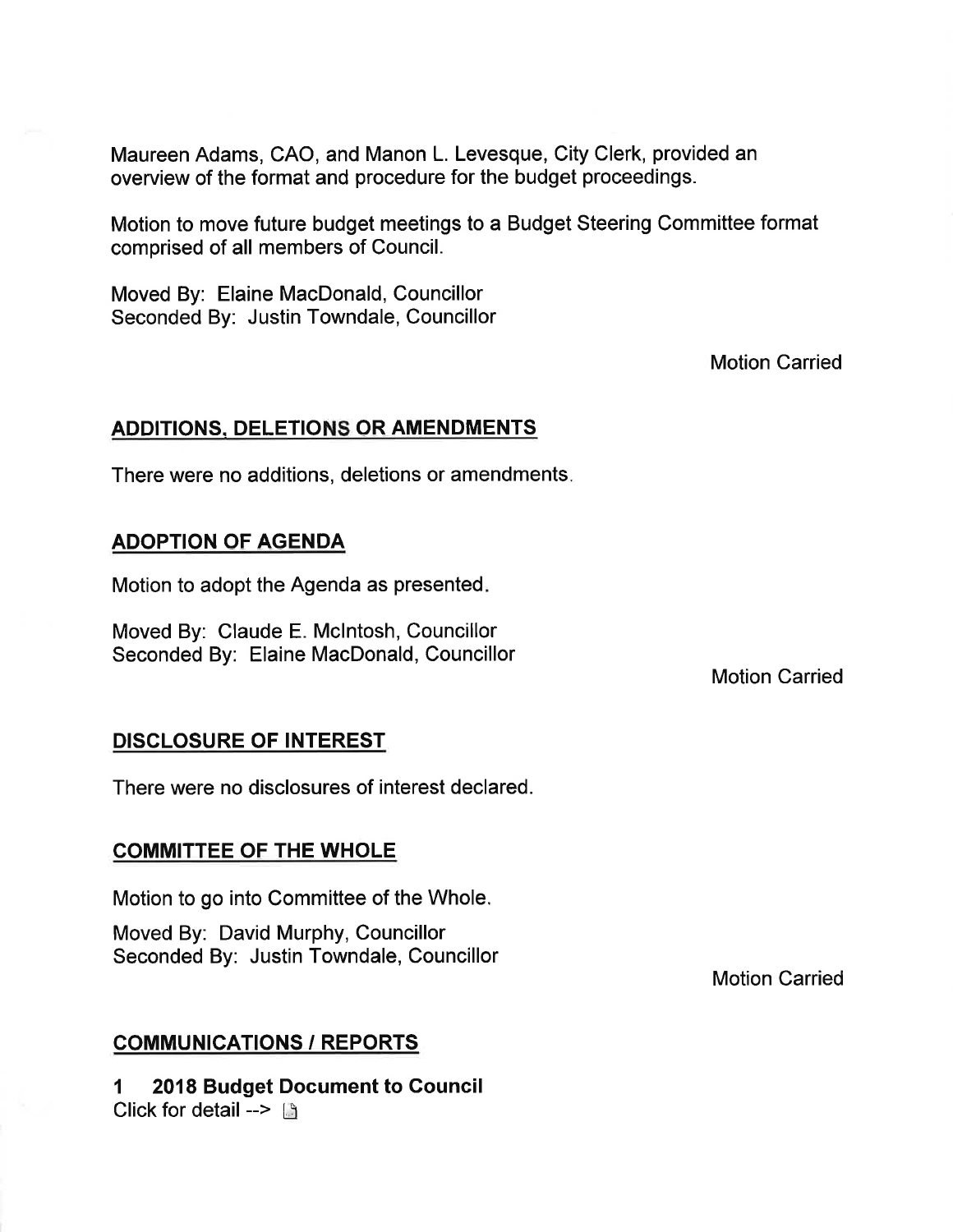Tracey Bailey, General Manager, Financial Services, informed Council of two changes impacting the 2018 budget:

## $(a)$  OMPF

The City received Provincial confirmation that the 2018 Ontario Municipal Partnership Funding (OMPF) will be 92% of the 2017 allocation, an increase of \$306,000 in funding. The initial draft document was based on 85% of the 2017 allocation.

## (b) Elevator at Cornwall Museum

The elevator capital project for the Cornwall Museum was misstated in the original draft document at \$61,000. Budgeted amount should read \$8,000, a reduction of \$53,000.

Ms. Bailey, through a power point presentation, presented an overview of the 2018 Operating and Capital Budgets.

## Departmental Budqet Overviews

## Council & CAO

Maureen Adams, Chief Administrative Officer, summarized Council's draft budget with an increase of 7.95% over 2017 which includes new technology requirements related to the new Council.

The 2018 CAO budget submission increased overall by 3.44% over 2017 due to incremental and contractual obligations in salaries and benefits.

#### (c) Public Information Co-Ordinator

Motion to defer the recruitment process for the Public lnformation Co-Ordinator position until such time as Council approves it.

Moved By: Mayor Leslie O'Shaughnessy Seconded By: Claude Mclntosh, Councillor

Motion Carried